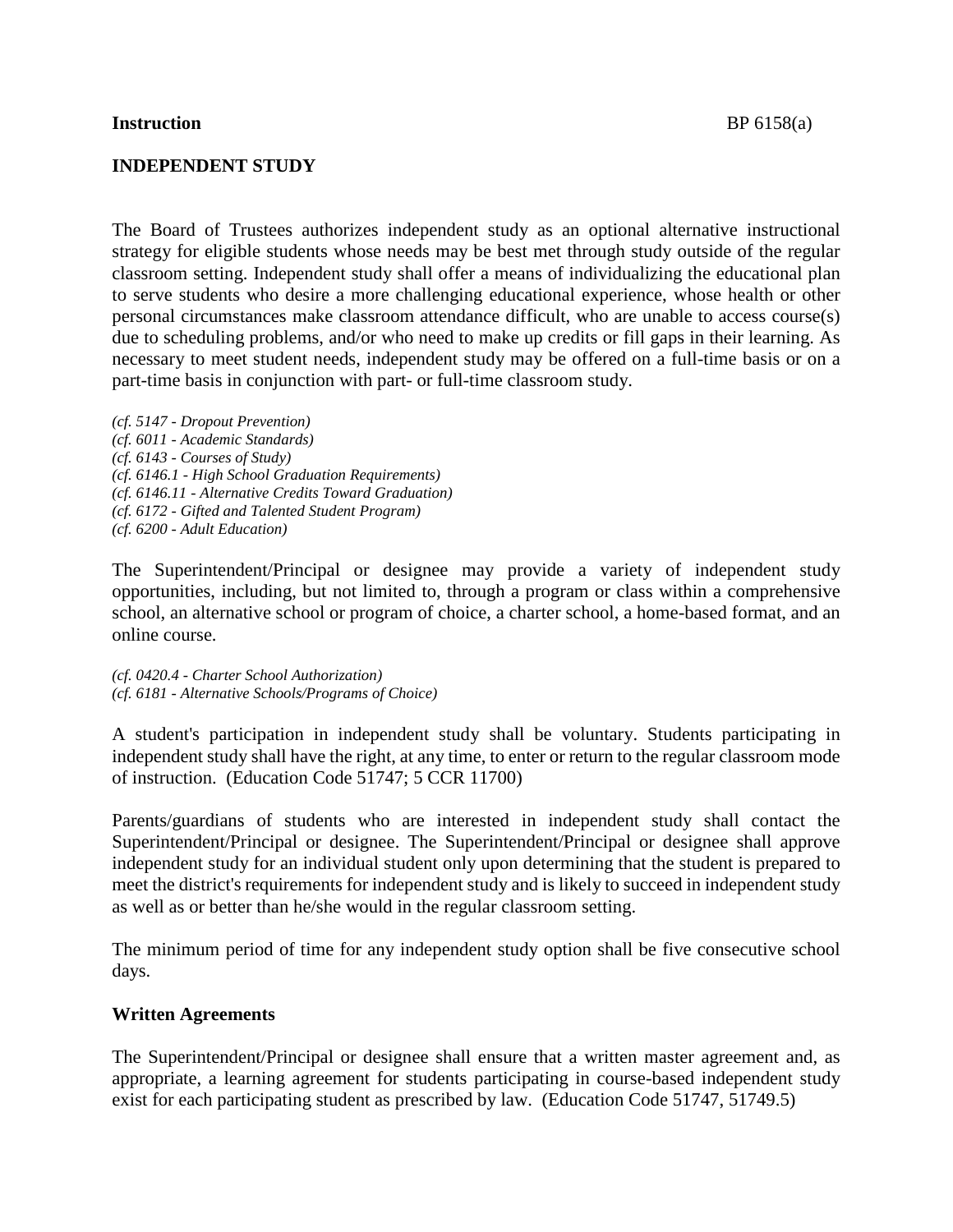The master agreement shall specify the length of time in which each independent study assignment must be completed. Because excessive leniency in the duration of independent study assignments may result in a student falling behind his/her peers and increase the risk of dropping out of school, independent study assignments shall be no more than one week for all grade levels and types of program. However, when necessary based on the specific circumstances of the student's approved program, the Superintendent/Principal or designee may allow for a longer period of time between the date an assignment is made and when it is due, up to the termination date of the agreement.

An evaluation shall be conducted to determine whether it is in a student's best interest to remain in independent study whenever the student misses three assignments, unless the student's written agreement specifies a lower or higher number of missed assignments based on the nature of the assignments, the total number of assignments, and/or other unique circumstances.

#### **Student-Teacher Conferences**

Supervising teachers should establish an appropriate schedule for student-teacher conferences in order to help identify students falling behind in their work or in danger of failing or dropping out of school. Teachers are expected to monitor student progress and work closely with each student to determine the amount and type of contact needed for the student to be successful in the program.

Missing appointments with the supervising teacher without valid reasons may trigger an evaluation to determine whether the student should remain in independent study.

## **Home-Based Independent Study**

The Superintendent/Principal or designee shall encourage parents/guardians desiring to teach their children at home to have their children participate in independent study. Such participation allows continued contact and cooperation between the school system and the home-based student and ensures that the student will be offered a standards-based education substantially equivalent in quality and quantity to the district's classroom instruction.

*Legal Reference: (see next page)*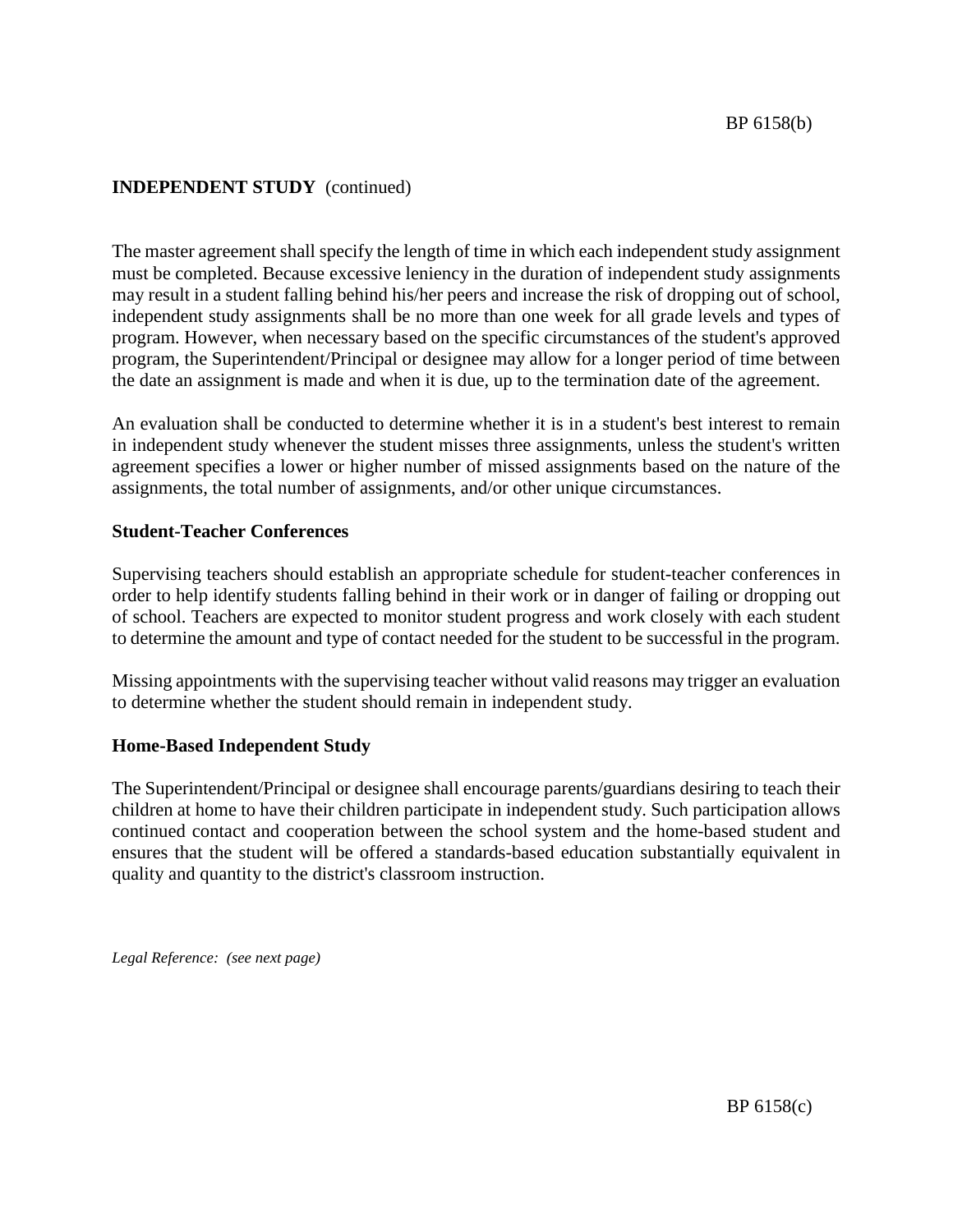*Legal Reference: EDUCATION CODE 17289 Exemption for facilities 41976.2 Independent study programs; adult education funding 42238 Revenue limits 42238.05 Local control funding formula; average daily attendance 44865 Qualifications for home teachers and teachers in special classes and schools 46200-46208 Instructional day and year 46300-46307.1 Methods of computing average daily attendance 47612.5 Independent study in charter schools 48204 Residency 48206.3 Home or hospital instruction; students with temporary disabilities 48220 Classes of children exempted 48340 Improvement of pupil attendance 48915 Expulsion; particular circumstances 48916.1 Educational program requirements for expelled students 48917 Suspension of expulsion order 49011 Student fees 51225.3 Requirements for high school graduation 51745-51749.6 Independent study programs 52522 Adult education alternative instructional delivery 52523 Adult education as supplement to high school curriculum; criteria 56026 Individuals with exceptional needs 58500-58512 Alternative schools and programs of choice FAMILY CODE 6550 Authorization affidavits CODE OF REGULATIONS, TITLE 5 11700-11703 Independent study 19819 State audit compliance UNITED STATES CODE, TITLE 20 6301 Highly qualified teachers COURT DECISIONS Modesto City Schools v. Education Audits Appeal Panel, (2004) 123 Cal.App.4th 1365 EDUCATION AUDIT APPEALS PANEL DECISIONS Lucerne Valley Unified School District, Case No. 03-02 (2005)*

*Management Resources:*

*CALIFORNIA DEPARTMENT OF EDUCATION PUBLICATIONS Elements of Exemplary Independent Study WEB SITES California Consortium for Independent Study: http://www.ccis.org California Department of Education, Independent Study: http://www.cde.ca.gov/sp/eo/is Education Audit Appeals Panel: http://www.eaap.ca.gov*

Policy **CUDDEBACK UNION ELEMENTARY SCHOOL DISTRICT** adopted: December 11, 2019 Carlotta, California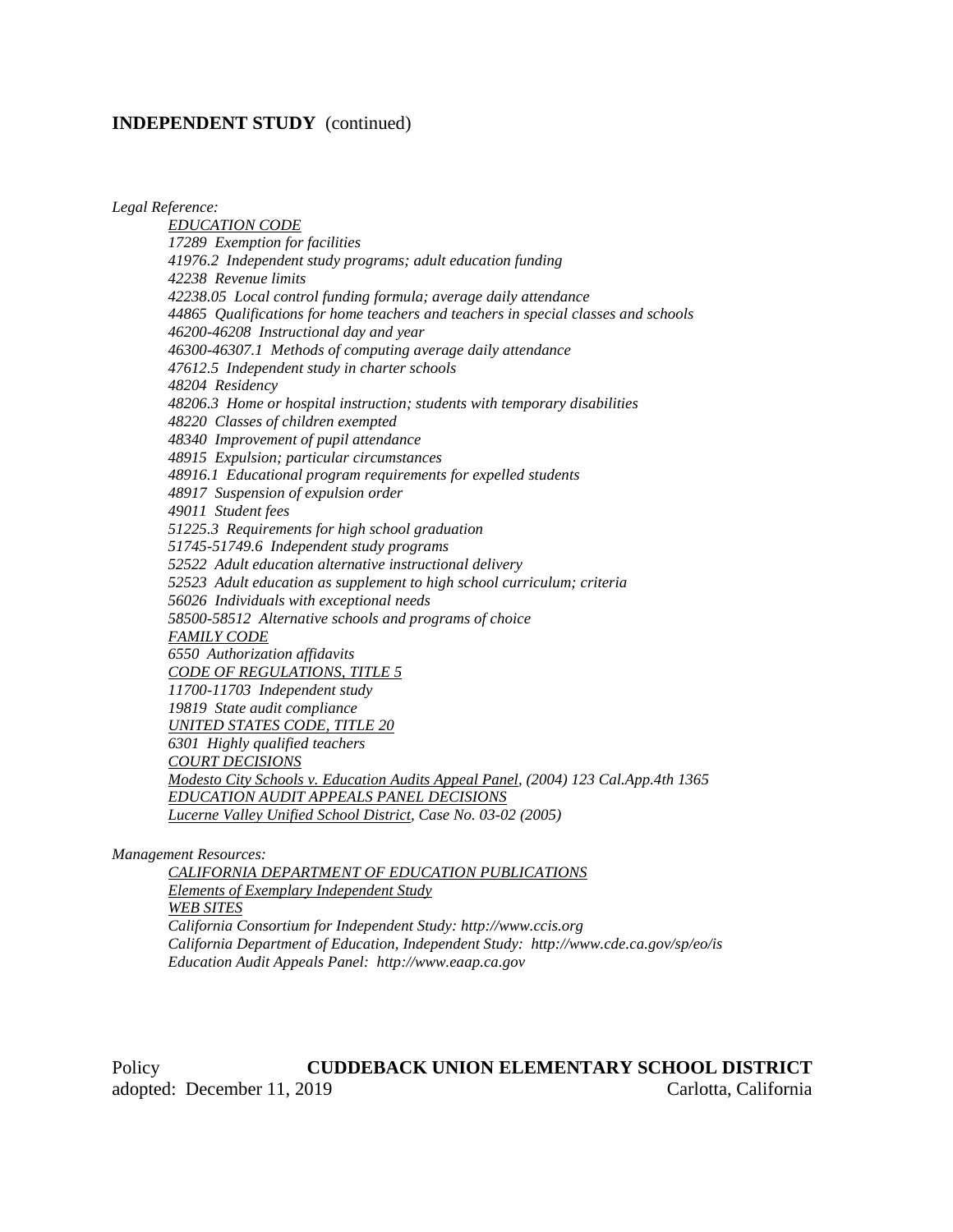#### **Instruction** AR 6158(a)

# **INDEPENDENT STUDY Educational Opportunities**

Educational opportunities offered through independent study may include, but are not limited to: (Education Code 51745)

1. Special assignments extending the content of regular courses of instruction

*(cf. 6143 - Courses of Study)*

- 2. Individualized study in a particular area of interest or in a subject not currently available in the regular school curriculum
- 3. Individualized alternative education designed to teach the knowledge and skills of the core curriculum, but not provided as an alternative curriculum
- 4. Continuing and special study during travel

*(cf. 5112.3 - Student Leave of Absence)*

- 5. Volunteer community service activities and leadership opportunities that support and strengthen student achievement
- *(cf. 0420.4 - Charter School Authorization)*
- *(cf. 6142.4 - Service Learning/Community Service Classes)*
- *(cf. 6181 - Alternative Schools/Programs of Choice)*

In addition, when requested by a parent/guardian due to an emergency, vacation, or illness, independent study may be used on a short-term basis to ensure that the student is able to maintain academic progress in his/her regular classes.

*(cf. 5113 - Absences and Excuses)*

No course required for high school graduation shall be offered exclusively through independent study. (Education Code 51745)

*(cf. 6146.1 - High School Graduation Requirements)*

# **Equivalency**

The district's independent study option shall be substantially equivalent in quality and quantity to classroom instruction to enable participating students to complete the district's adopted course of study within the customary timeframe. Students in independent study shall have access to the same services and resources that are available to other students in the school and shall have equal rights and privileges. (5 CCR 11700, 11701.5)

*(cf. 0410 - Nondiscrimination in District Programs and Activities)*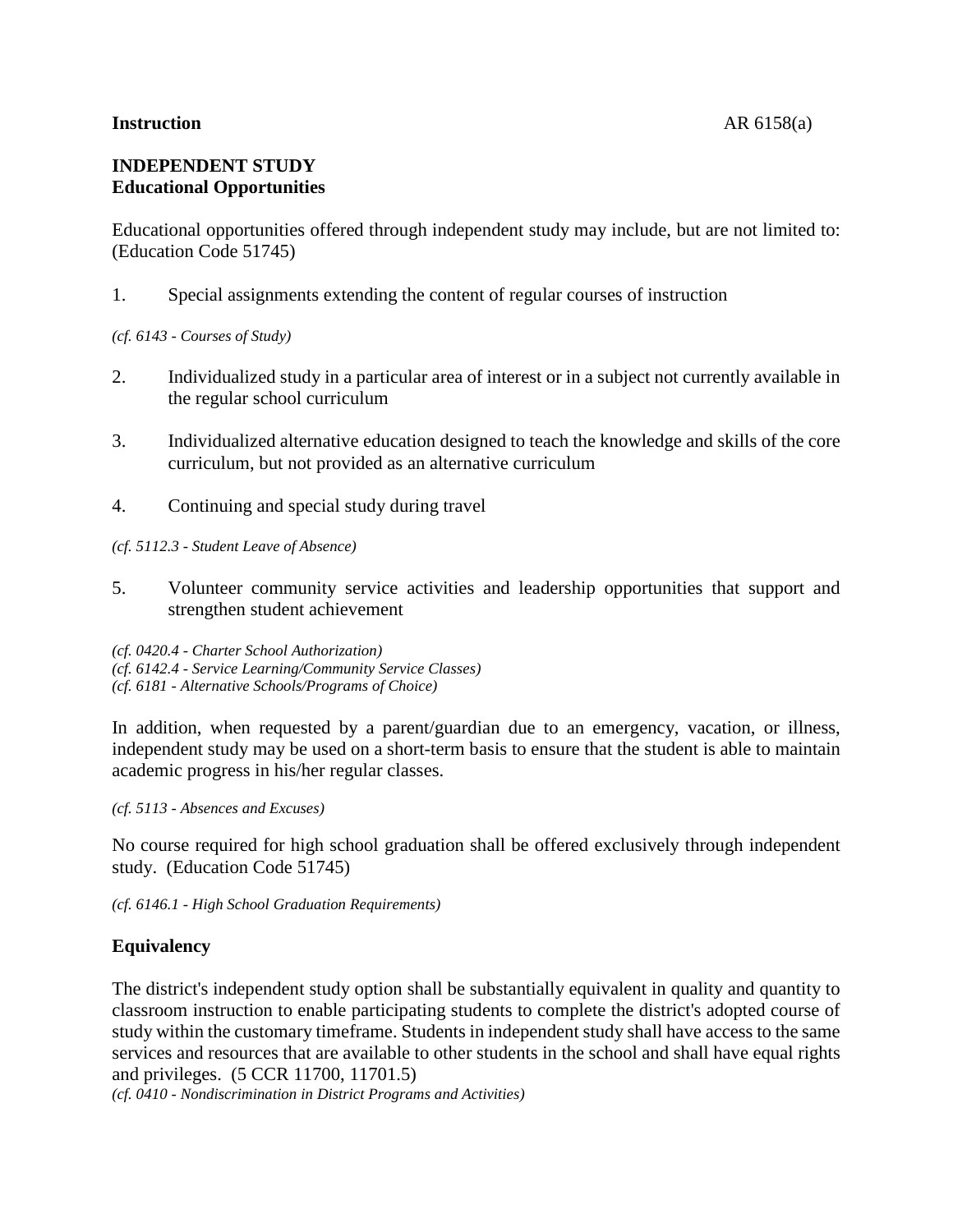The district shall not provide independent study students and their parents/guardians with funds or items of value that are not provided for other students and their parents/guardians. (Education Code 46300.6, 51747.3)

## **Eligibility for Independent Study**

Provided that experienced certificated staff are available to effectively supervise students in independent study, the Superintendent/Principal or designee may approve the participation of a student who demonstrates the motivation, commitment, organizational skills, and academic skills necessary to work independently. A student whose academic performance is not at grade level may participate in independent study only if the program is able to provide appropriate support, such as supplemental instruction, tutoring, counseling, ongoing diagnostic assessments, and/or differentiated materials, to enable the student to be successful. For an elementary student, the Superintendent/Principal or designee may consider the parent/guardian's level of commitment to assist the student.

A student participating in independent study must be a resident of the county or an adjacent county. Full-time independent study shall not be available to students whose district residency status is based on their parent/guardian's employment within district boundaries pursuant to Education Code 48204. (Education Code 46300.2, 51747.3)

*(cf. 5111.1 - District Residency)*

For a student with disabilities, as defined in Education Code 56026, participation in independent study shall be approved only if his/her individualized education program specifically provides for such participation. (Education Code 51745)

*(cf. 6159 - Individualized Education Program)*

A temporarily disabled student shall not receive individual instruction pursuant to Education Code 48206.3 by means of independent study. (Education Code 51745)

#### *(cf. 6183 - Home and Hospital Instruction)*

No more than 10 percent of the students enrolled in a continuation high school or opportunity school or program, not including pregnant students and parenting students who are primary caregivers for one or more of their children, shall be enrolled in independent study. (Education Code 51745)

*(cf. 5146 - Married/Pregnant/Parenting Students) (cf. 6184 - Continuation Education)*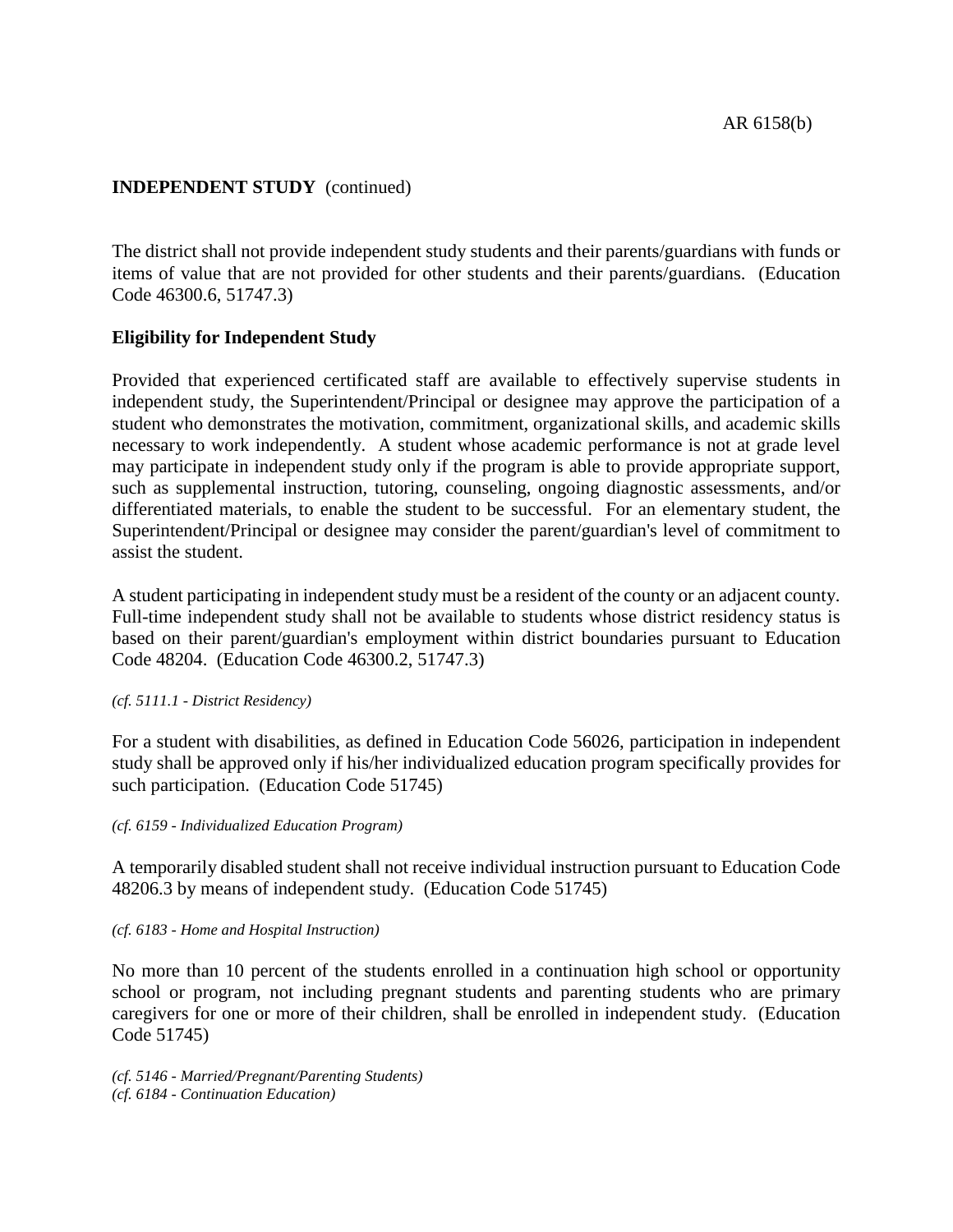### **Master Agreement**

A written agreement shall be developed and implemented for each student participating in independent study for five or more consecutive school days. (Education Code 46300, 51747; 5 CCR 11703)

The agreement shall include general student data, including the student's name, address, grade level, birth date, school of enrollment, and program placement.

The independent study agreement for each participating student also shall include, but not be limited to, all of the following: (Education Code 51747; 5 CCR 11700, 11702)

- 1. The manner, time, frequency, and place for submitting the student's assignments and for reporting his/her progress
- 2. The objectives and methods of study for the student's work and the methods used to evaluate that work
- 3. The specific resources, including materials and personnel, that will be made available to the student
- 4. A statement of the Board's policy detailing the maximum length of time allowed between an assignment and its completion and the number of missed assignments, by grade level and type of program, which will trigger an evaluation of whether the student should be allowed to continue in independent study
- 5. The duration of the independent study agreement, including the beginning and ending dates for the student's participation in independent study under the agreement, with a maximum of one school year
- 6. A statement of the number of course credits or, for an elementary student, other measures of academic accomplishment appropriate to the agreement, to be earned by the student upon completion
- 7. A statement that independent study is an optional educational alternative in which no student may be required to participate
- 8. In the case of a suspended or expelled student who is referred or assigned to any school, class, or program pursuant to Education Code 48915 or 48917, a statement that instruction may be provided through independent study only if the student is offered the alternative of classroom instruction
- *(cf. 5144.1 - Suspension and Expulsion/Due Process)*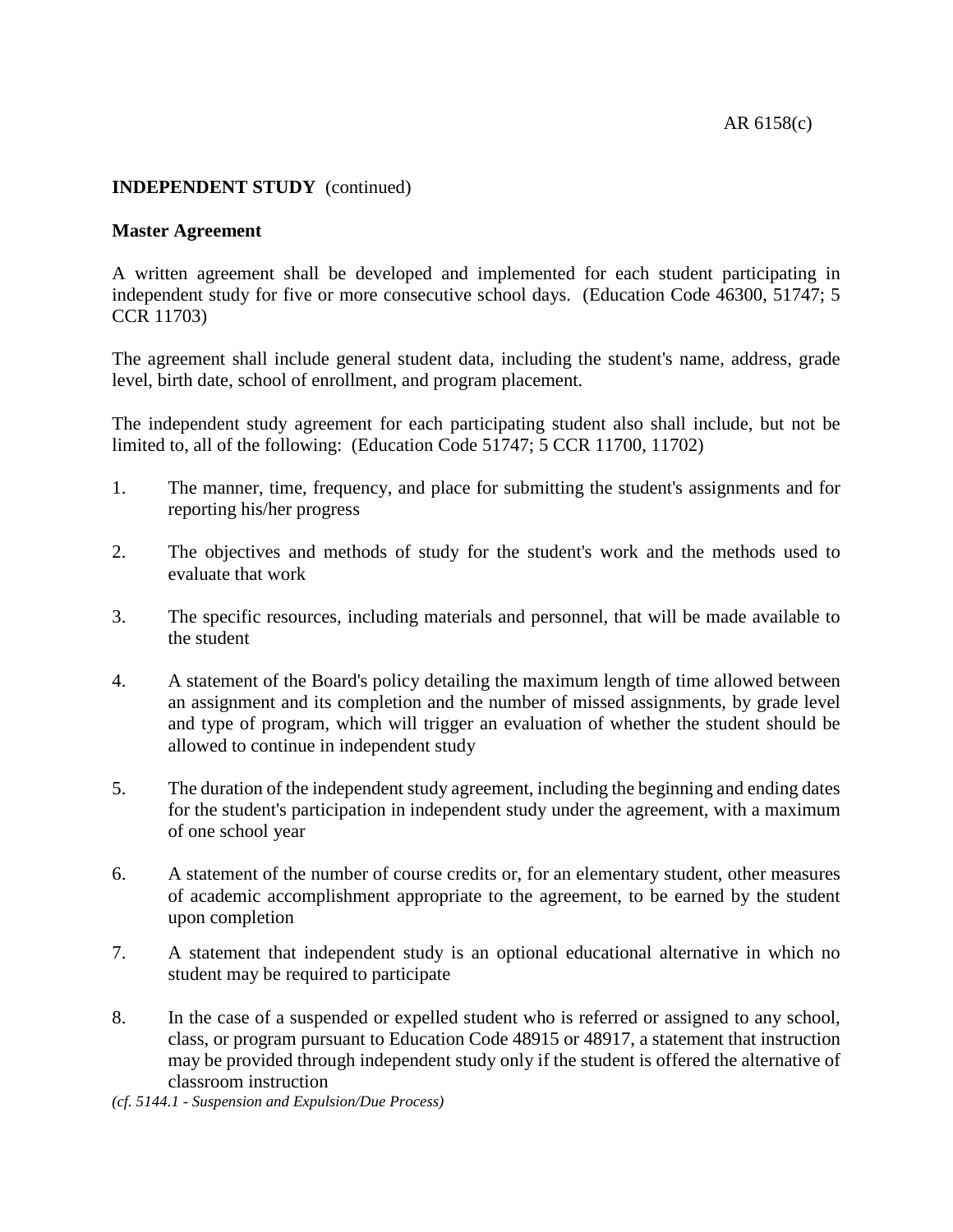9. Signatures of the student, the parent/guardian or caregiver of the student if the student is under age 18 years, the certificated employee responsible for the general supervision of independent study, and all persons who have direct responsibility for providing assistance to the student

The parent/guardian's signature on the agreement shall constitute permission for the student to receive instruction through independent study.

## **Monitoring Student Progress**

The independent study administrator and/or supervising teacher shall promptly and directly address any failure by the student to meet the terms of his/her written agreement. The following supportive strategies may be used:

- 1. A letter to the student and/or parent/guardian
- 2. A meeting between the student and the teacher and/or counselor
- 3. A meeting between the student and the independent study administrator, including the parent/guardian if appropriate
- 4. An increase in the amount of time the student works under direct supervision

When the student has missed the number of assignments specified in the written agreement as requiring an evaluation, the Superintendent/Principal or designee shall conduct an evaluation to determine whether or not independent study is appropriate for the student. This evaluation may result in termination of the independent study agreement and the student's return to the regular classroom program or other alternative program.

A written record of the findings of any such evaluation shall be treated as a mandatory interim student record which shall be maintained for three years from the date of the evaluation. (Education Code 51747)

Independent study students who are late, miss scheduled conferences, or do not submit assigned work on time shall not be reported as tardy or truant.

## **Responsibilities of Independent Study Administrator**

The responsibilities of the independent study administrator include, but are not limited to:

1. Recommending certificated staff to be assigned as independent study teachers and supervising staff assigned to independent study functions who are not regularly supervised by another administrator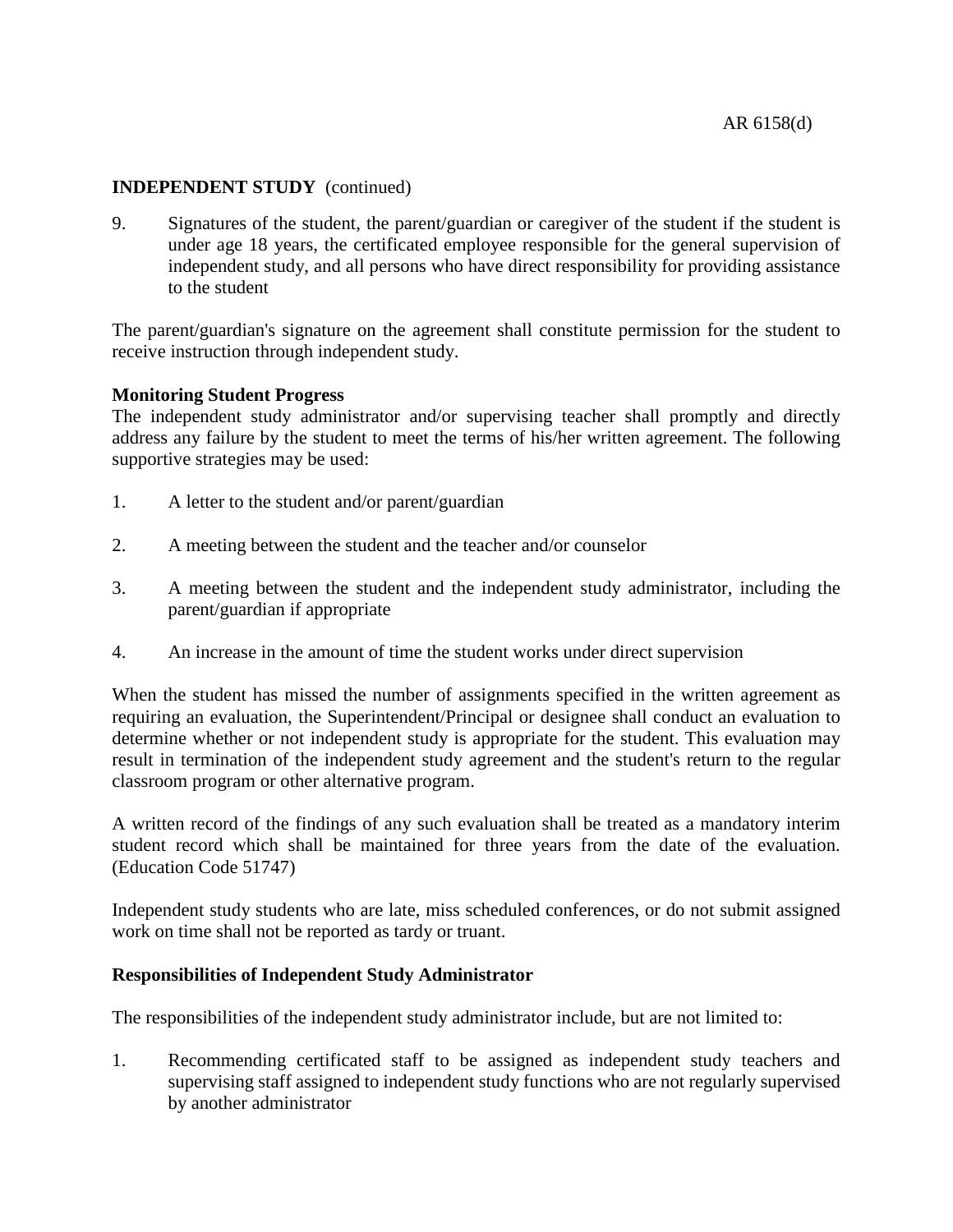- 2. Approving or denying the participation of students requesting independent study
- 3. Facilitating the completion of written independent study agreements
- 4. Ensuring a smooth transition for students into and out of the independent study mode of instruction
- 5. Approving all credits earned through independent study
- 6. Completing or coordinating the preparation of all records and reports required by law, Board policy, or administrative regulation

## **Assignment and Responsibilities of Independent Study Teachers**

Each student's independent study shall be coordinated, evaluated, and carried out under the general supervision of a certificated employee who consents to the assignment. (Education Code 44865, 51747.5; 5 CCR 11700)

The ratio of student average daily attendance for independent study students age 18 years or younger to full-time equivalent certificated employees responsible for independent study shall not exceed the equivalent ratio for all other education programs in the district, unless a new higher or lower ratio for all other educational programs offered is negotiated in a collective bargaining agreement or the district enters into a memorandum of understanding that indicates an existing collective bargaining agreement contains an alternative ratio. (Education Code 51745.6)

The responsibilities of the supervising teacher shall include, but are not limited to:

- 1. Completing designated portions of the written independent study agreement
- 2. Supervising and approving coursework and assignments
- 3. Maintaining records of student assignments showing the date the assignment is given and the date the assignment is due
- 4. Maintaining a daily or hourly attendance register in accordance with item #4 in the section on "Records" below
- 5. Providing direct instruction and counsel as necessary for individual student success
- 6. Regularly meeting with the student to discuss the student's progress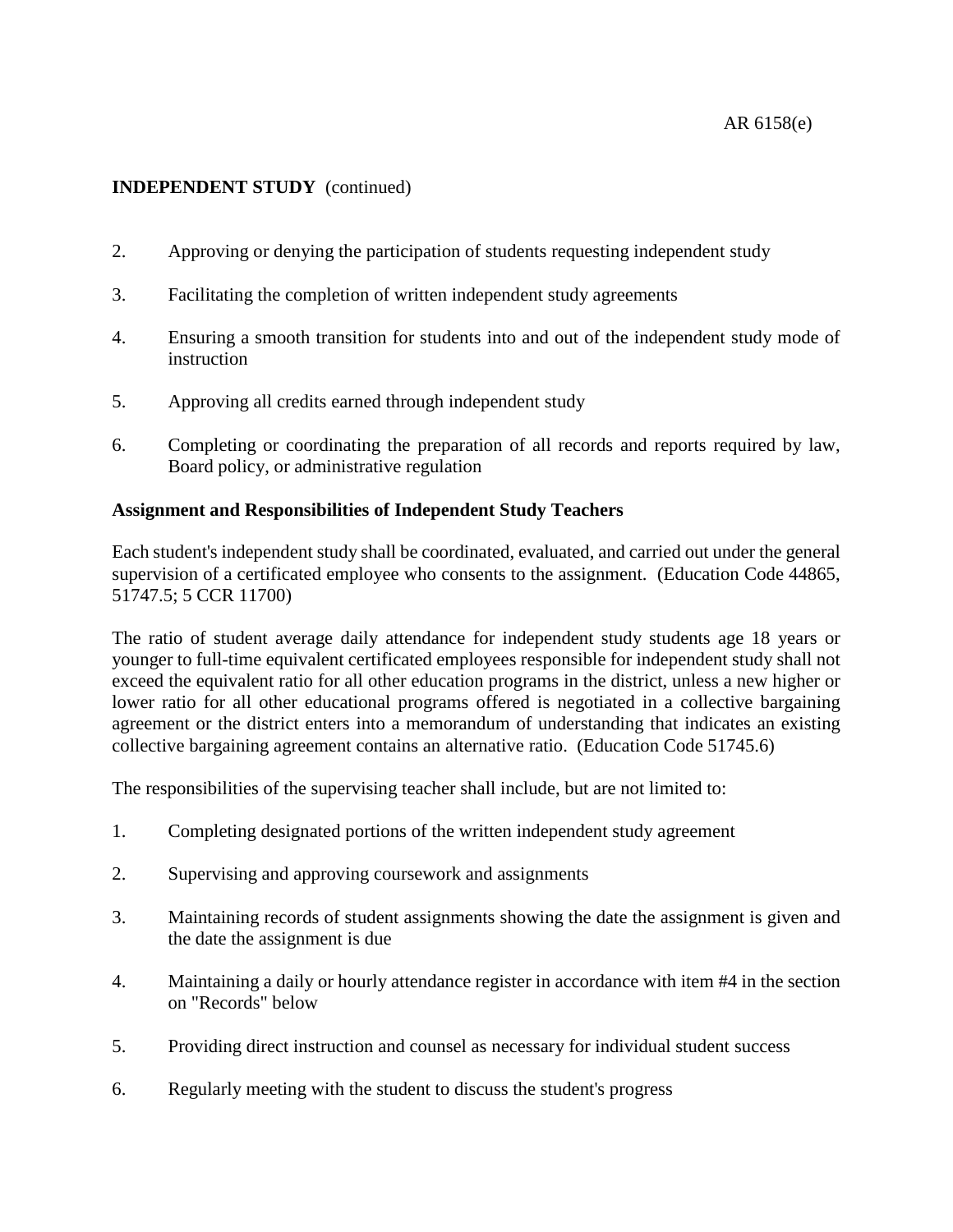- 7. Determining the time value of assigned work or work products completed and submitted by the student
- 8. Assessing student work and assigning grades or other approved measures of achievement

The Superintendent/Principal or designee shall ensure that independent study teachers have access to professional development and support comparable to classroom-based teachers.

*(cf. 4131 - Staff Development)*

## **Records**

The Superintendent/Principal or designee shall ensure that records are maintained for audit purposes. These records shall include, but not be limited to: (Education Code 51748; 5 CCR 11703)

- 1. A copy of the Board policy, administrative regulation, and other procedures related to independent study
- 2. A listing of the students, by grade level and program who have participated in independent study, along with the units of the curriculum attempted and completed by students in grades K-8 and the course credits attempted by and awarded to students in grades 9-12 and adult education
- 3. A file of all agreements, with representative samples of each student's work products bearing the supervising teacher's notations indicating that he/she has personally evaluated the work or that he/she has personally reviewed the evaluations made by another certificated teacher
- 4. As appropriate to the program in which the students are participating, a daily or hourly attendance register that is separate from classroom attendance records, maintained on a current basis as time values of student work products judged by a certificated teacher, and reviewed by the supervising teacher if they are two different persons

#### *(cf. 3580 - District Records)*

The Superintendent/Principal or designee also shall maintain a record of grades and other evaluations issued to each student for independent study assignments.